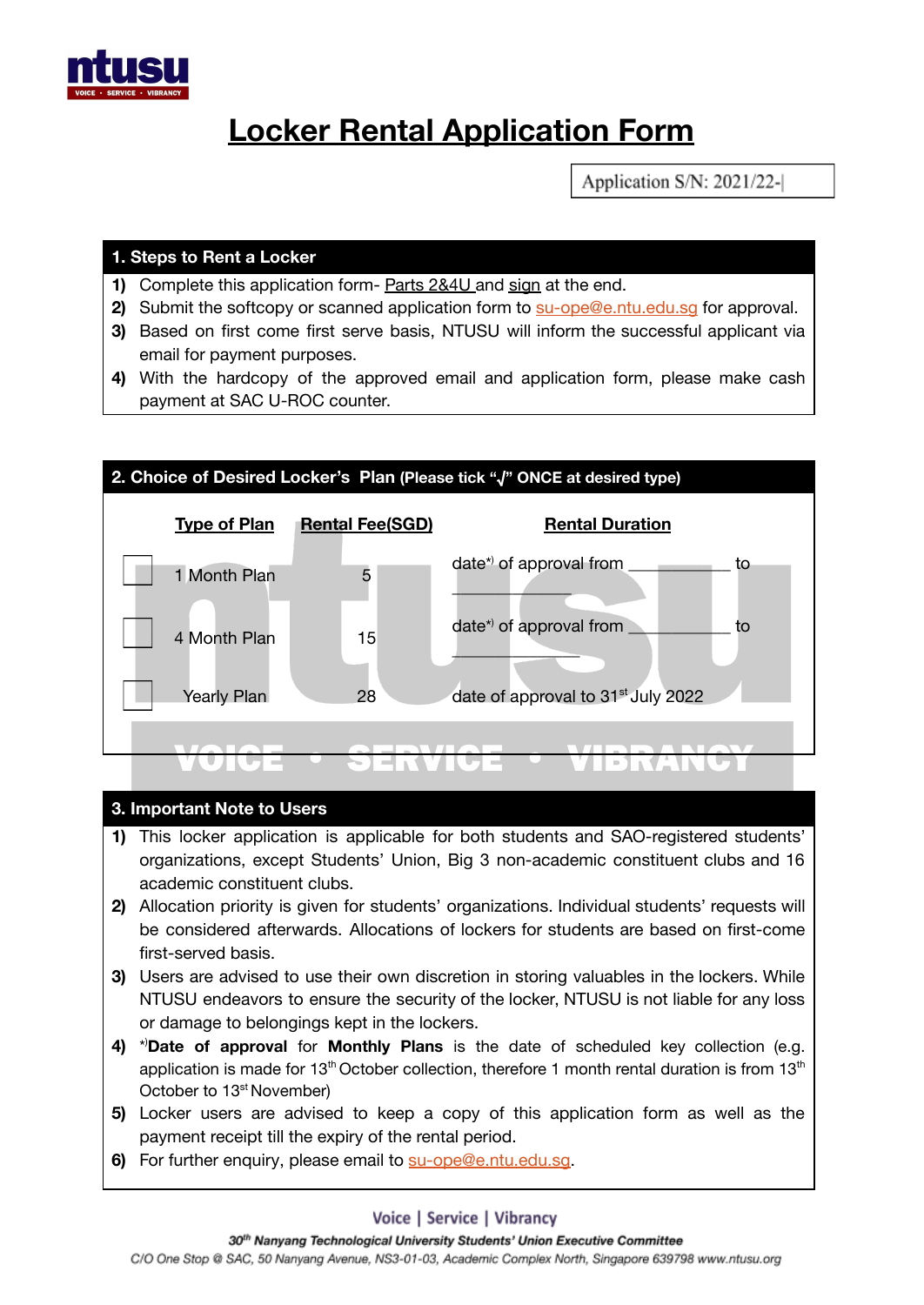

# **For Registered Students' Organization**

| 4a. Applicant's Contact Details         |                       |
|-----------------------------------------|-----------------------|
| Name of<br>Organization:                | Name of<br>Applicant: |
| Position of Applicant:                  | Email<br>Address:     |
| Matric<br>No:                           | Hand<br>Phone:        |
| Preferred Locker Number (from 1 to 60): |                       |

# **For Individual Student**

| 4b. Applicant's Contact Details         |                    |  |
|-----------------------------------------|--------------------|--|
| Name as in Matriculation Card:          | NTU Email Address: |  |
| <b>Matriculation No:</b>                | Contact No.:       |  |
| Preferred Locker Number (from 1 to 60): |                    |  |
|                                         |                    |  |

### **Terms & Conditions**

- **●** Valuable items *should NOT* be kept in the lockers. Users are responsible for the safety of their belongings. **NO food and beverages, liquid and flammable items are to be kept in the lockers.**
- **●** Lockers must be locked at all times in order to prevent unauthorized use.
- **●** Students' Union reserves the right to inspect the lockers and remove all forms of offensive and illegal items without informing the user. If necessary, the relevant authority will be notified.
- **●** Anyone found tampering or vandalizing the lockers will be reported to the relevant authority.
- **●** Users must NOT modify nor affix any additional structure or parts to the locker. All damages must be reported immediately to the Students' Union for necessary action. No posters, papers, stickers or other adhesive materials are to be pasted on the doors of the lockers or their interior.